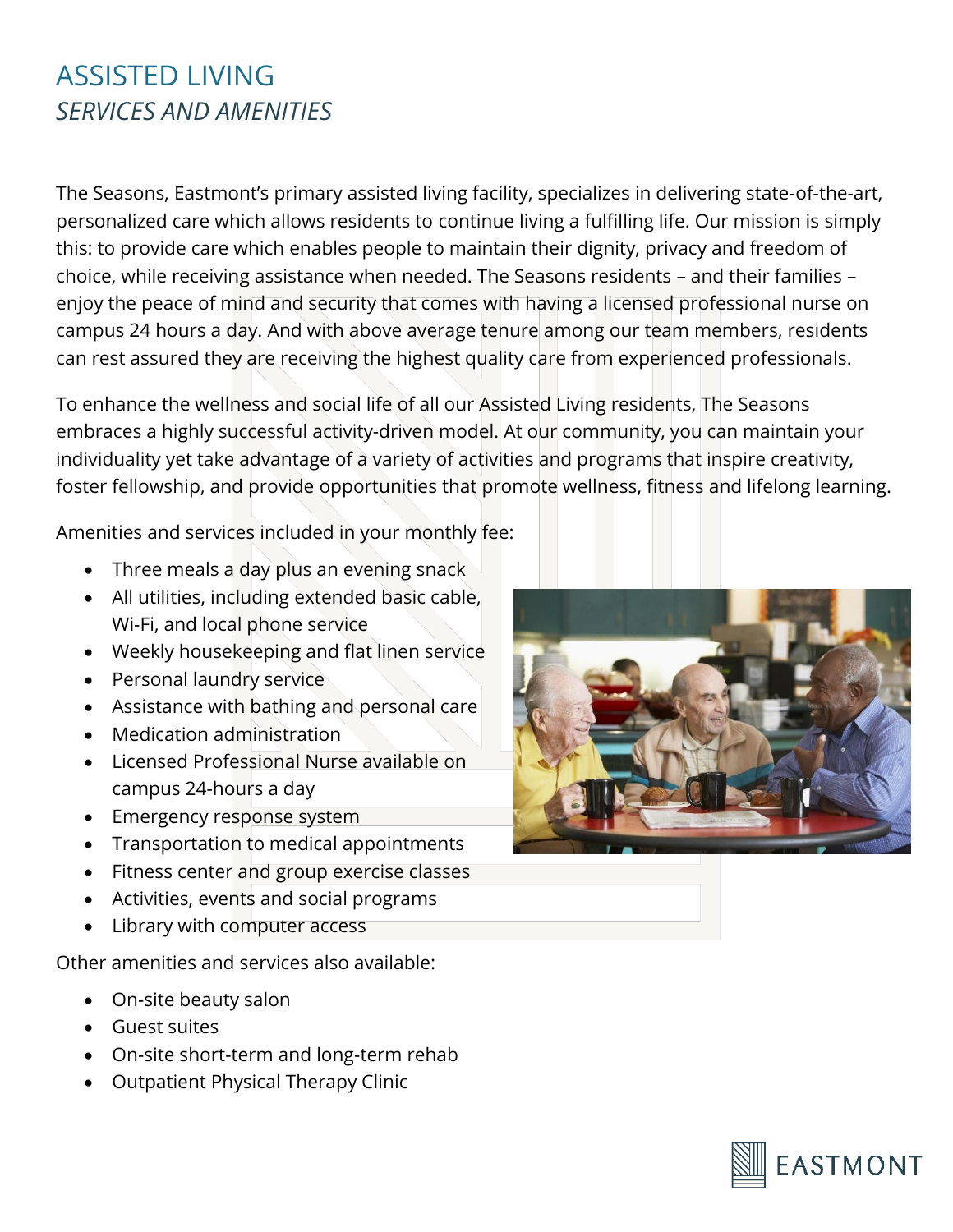# *LEVELS OF CARE & PRICING*

| <b>Level of Care</b>         | <b>Assisted Living</b><br>Monthly Fee* | <b>Respite Care</b><br>Daily Fee** |
|------------------------------|----------------------------------------|------------------------------------|
| <b>Essential Services</b>    | \$4,840                                | \$159                              |
| <b>Supplemental Services</b> | $+ $1,340$                             | $+$ \$44                           |
| <b>Enhanced Services</b>     | $+ $2,281$                             | $+ $75$                            |
| 2 <sup>nd</sup> Person Fee   | $+ $900$                               |                                    |

*\*A \$500 one-time non-refundable community fee also applies \*\*A 5 day minimum charge applies for respite care*

#### **ESSENTIAL SERVICES INCLUDE:**

- Administration of medications from an Eastmont approved medication distribution system
- Administration of ordered treatments such as dressing changes and ointment application

## **SUPPLEMENTAL SERVICES INCLUDE:**

- Moderate assistance with activities of daily living
- Full assistance by one person for transfers, ambulation or mobility
- Routine daily blood sugar monitoring
- Routine daily injections
- Routine respiratory/nebulizer treatments
- Minimal assistance with eating

## **ENHANCED SERVICES INCLUDE\*:**

- Extensive assistance with activities of daily living
- Full assistance by two people for transfers, ambulation or mobility
- Redirection for frequent wandering or inappropriate behaviors
- Full assistance with eating

*\*The Enhanced Services level is designed to meet the short-term needs of a resident. Residents cannot be admitted at this level.* 



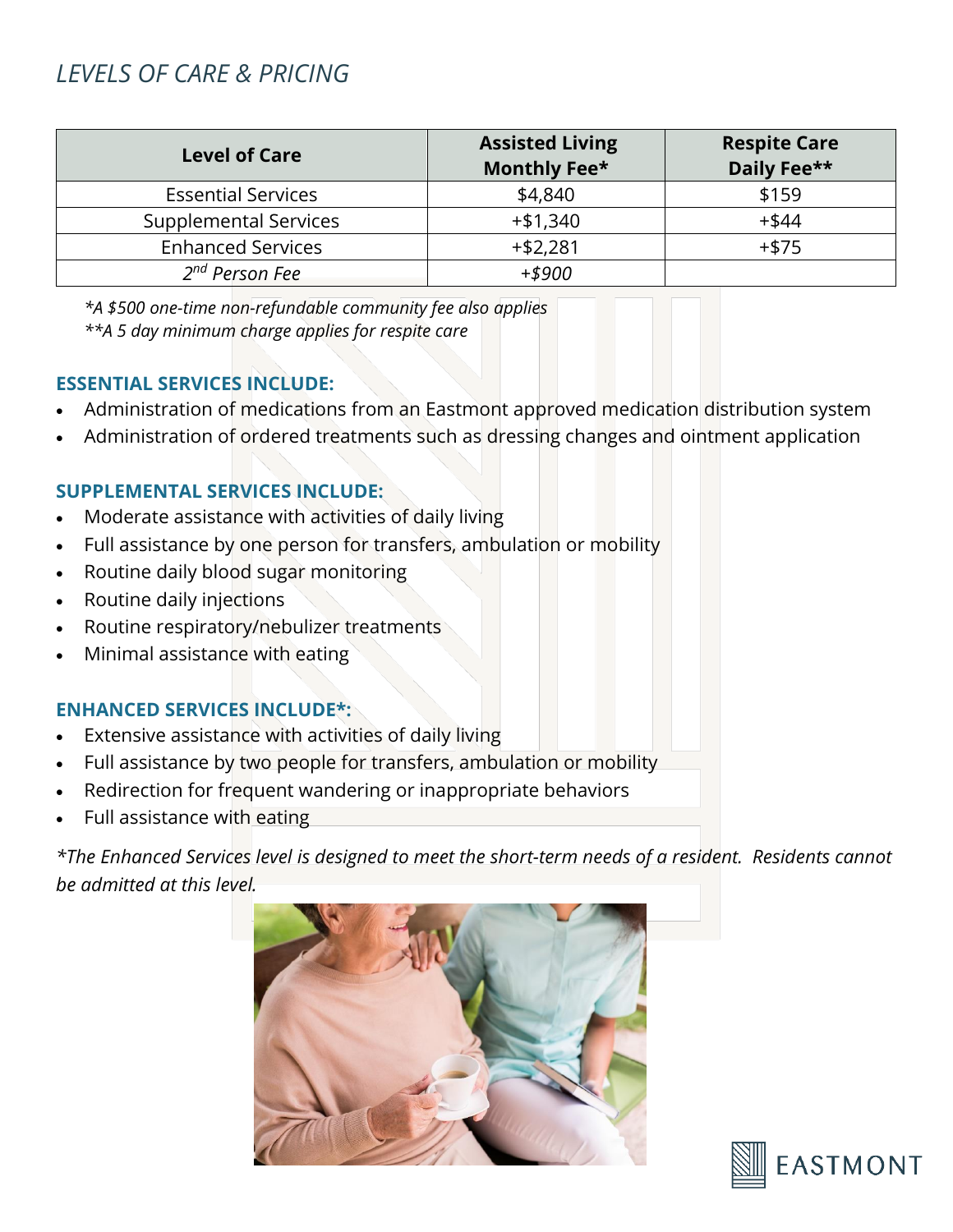